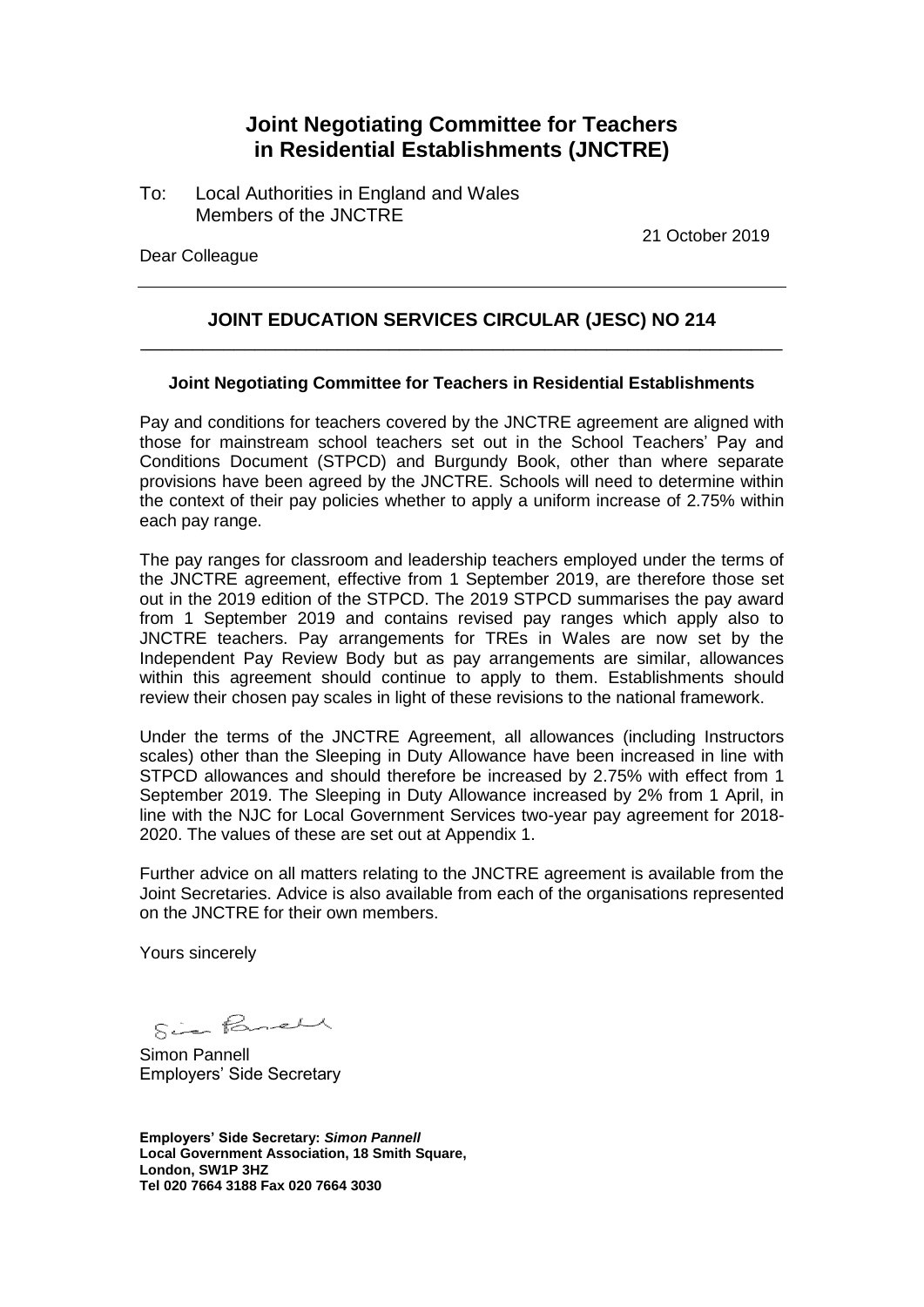## **Appendix 1**

#### **Allowances for Teaching Staff Employed in Residential Social Service Establishments**

| $\mathbf 1$ | <b>EXTRANEOUS DUTY ALLOWANCE</b>                           | £<br>8915         |
|-------------|------------------------------------------------------------|-------------------|
| 2.          | <b>COMMUNITY HOME ADDITION</b><br>Qualified<br>Unqualified | £<br>5829<br>2295 |
| 3.          | <b>SLEEPING-IN DUTY ALLOWANCE</b>                          | 2019<br>£         |
|             | A night<br>Disturbance element per hour                    | 36.08<br>20.40    |
| 4.          | <b>SECURE UNIT ALLOWANCE</b>                               | £<br>2394         |

### INSTRUCTORS PAY SCALES

| 1. | PAY SCALE FOR INSTRUCTORS              | £<br>20196<br>20507<br>20910<br>21089<br>21435<br>21820<br>22190<br>22533<br>22935<br>23301<br>23725<br>24089 |
|----|----------------------------------------|---------------------------------------------------------------------------------------------------------------|
| 2. | PAY SCALE FOR INSTRUCTORS<br>- SCALE B | £<br>21698<br>21974<br>22299<br>22898<br>23487<br>24084<br>24709<br>25328<br>25990<br>26576<br>27326<br>27953 |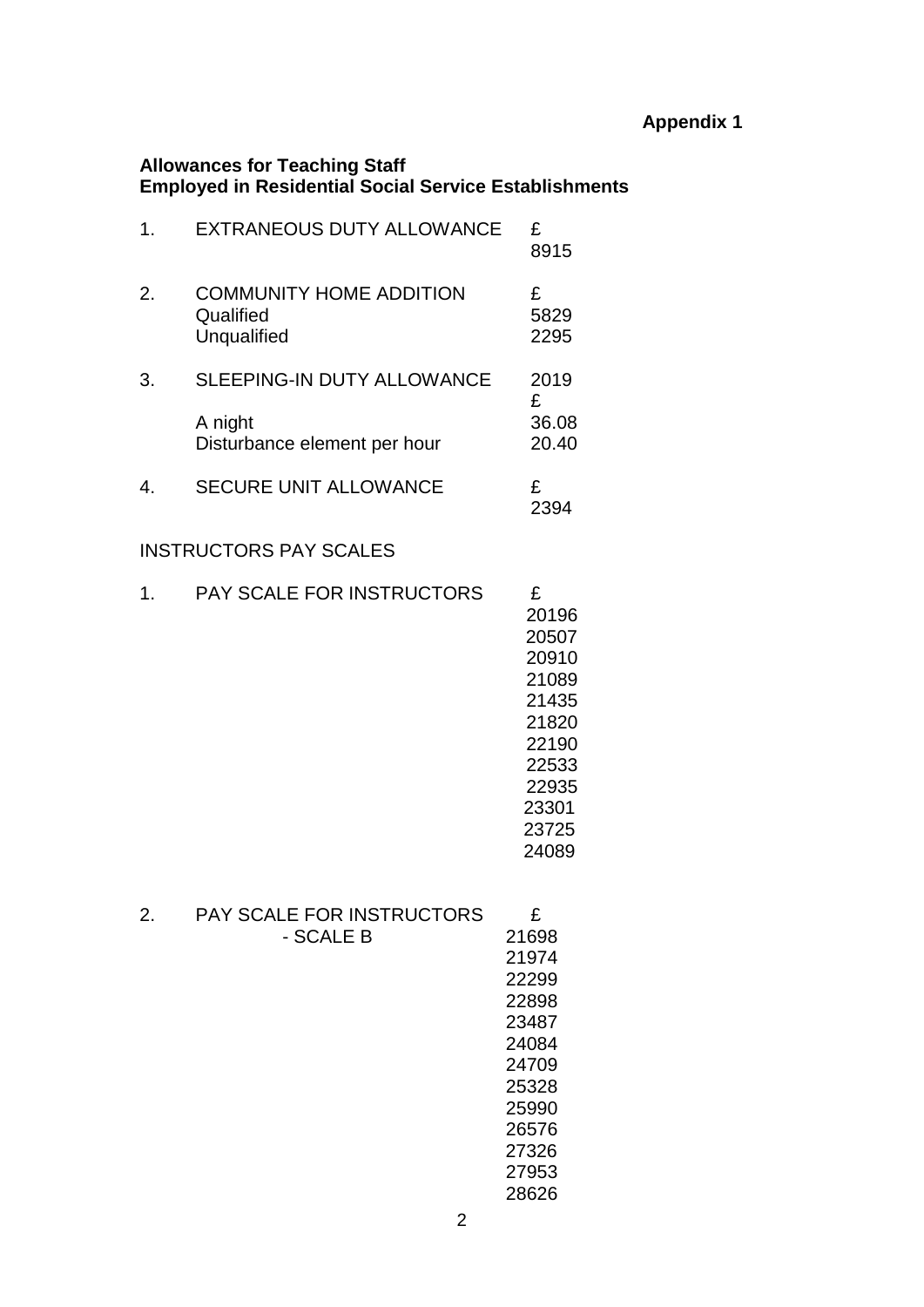29344 30042

#### **Allowances for Teaching Staff Employed in Residential Special Schools**

| 1. |                            |                              | ADDITIONAL DUTY ALLOWANCE                                                     |              | £<br>8915      |                       |                  |
|----|----------------------------|------------------------------|-------------------------------------------------------------------------------|--------------|----------------|-----------------------|------------------|
| 2. |                            |                              | <b>SLEEPING-IN DUTY ALLOWANCE</b>                                             |              | 2019<br>£      |                       |                  |
|    | A night                    | Disturbance element per hour |                                                                               |              | 36.08<br>20.40 |                       |                  |
| 3. | HEAD,<br><b>ALLOWANCES</b> | DEPUTY HEAD                  |                                                                               | & ASSISTANT  |                | HEAD                  | <b>TEACHERS'</b> |
|    |                            | <b>Resident Heads</b>        |                                                                               |              |                |                       |                  |
|    |                            | $0 - 20%$<br>£               | Group No. of residential places as percentage of total places<br>21%-40%<br>£ | £            |                | 41%-65% 66%-100%<br>£ |                  |
|    | 2(s)                       | 6411                         | 9415                                                                          | 13692        |                | 17514                 |                  |
|    | 3(s)                       | 7002                         | 9988                                                                          | 14534        |                | 18171                 |                  |
|    | 4(s)                       | 7354                         | 10776                                                                         | 15679        |                | 19601                 |                  |
|    | 5 and                      |                              |                                                                               |              |                |                       |                  |
|    | above                      | 7734                         | 11341                                                                         | 16572        |                | 20618                 |                  |
|    |                            | <b>Non-Resident Heads</b>    |                                                                               |              |                |                       |                  |
|    |                            | $0 - 20%$<br>£               | Group No. of residential places as percentage of total places<br>21%-40%<br>£ | 41%-65%<br>£ |                | 66%-100%<br>£         |                  |
|    | 2(s)                       | 4535                         | 6651                                                                          | 9673         |                | 12093                 |                  |
|    | 3(s)                       | 4927                         | 7229                                                                          | 10516        |                | 13139                 |                  |

5 and above 5692 8356 12144 15174

4(s) 5426 7957 11579 14473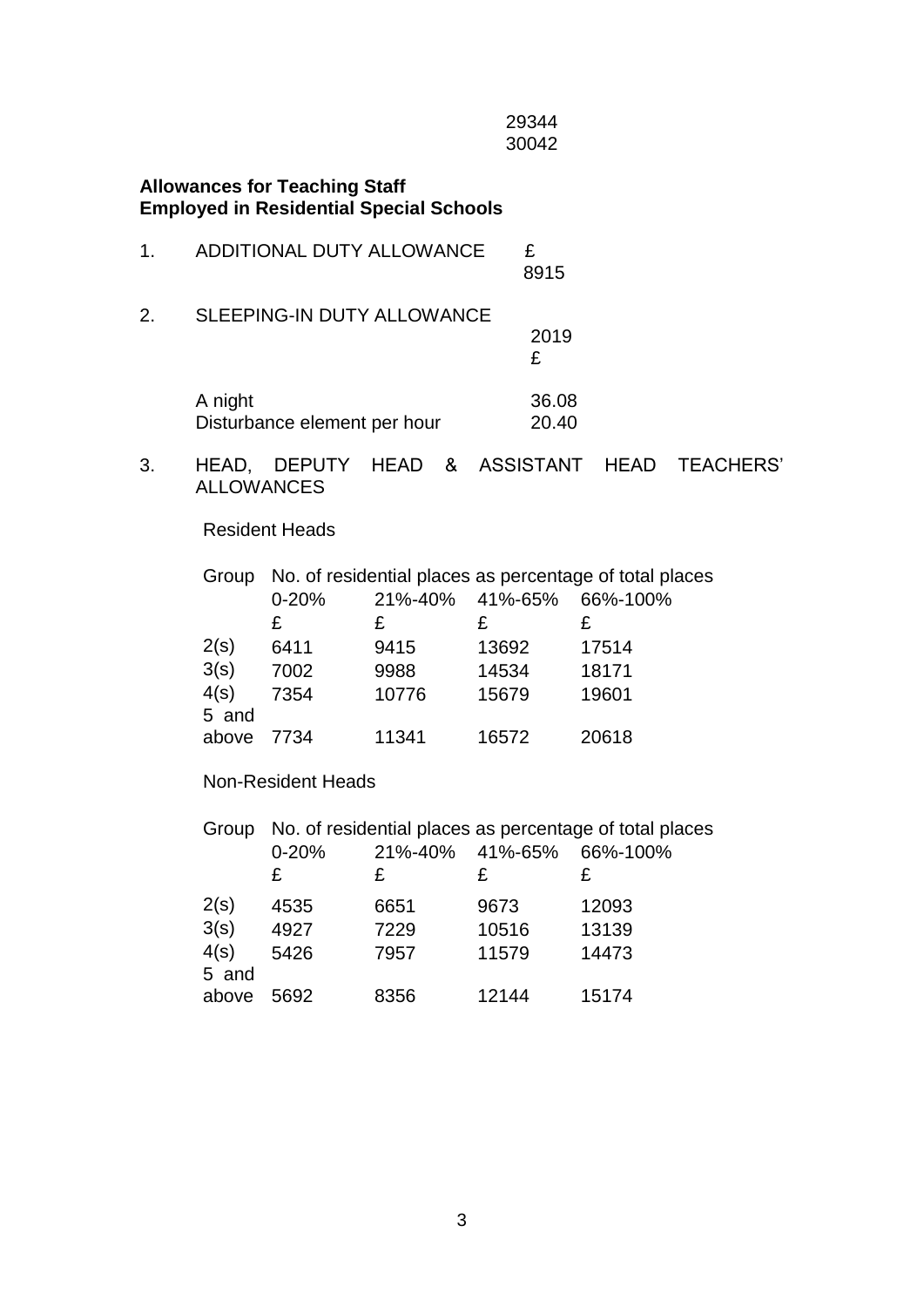# Resident Deputies

|       | Group No. of residential places as percentage of total places |         |         |          |  |
|-------|---------------------------------------------------------------|---------|---------|----------|--|
|       | $0 - 20%$                                                     | 21%-40% | 41%-65% | 66%-100% |  |
|       | £                                                             | £       | £       | £        |  |
| 2(s)  | 5454                                                          | 7843    | 11632   | 14538    |  |
| 3(s)  | 5795                                                          | 8322    | 12356   | 15437    |  |
| 4(s)  | 6124                                                          | 8804    | 13055   | 16321    |  |
| 5 and |                                                               |         |         |          |  |
| above | 6448                                                          | 9446    | 13749   | 17179    |  |

# Non-Resident Deputies

| Group | No. of residential places as percentage of total places |                 |       |          |  |
|-------|---------------------------------------------------------|-----------------|-------|----------|--|
|       | $0 - 20%$                                               | 21%-40% 41%-65% |       | 66%-100% |  |
|       | £                                                       | £               | £     | £        |  |
| 2(s)  | 3856                                                    | 5667            | 8229  | 10288    |  |
| 3(s)  | 4196                                                    | 6139            | 8944  | 10898    |  |
| 4(s)  | 4518                                                    | 6630            | 9645  | 11846    |  |
| 5 and |                                                         |                 |       |          |  |
| above | 4849                                                    | 7097            | 10329 | 12920    |  |

## Resident Assistant Heads

| Group          | No. of residential places as percentage of total places |      |                          |       |  |
|----------------|---------------------------------------------------------|------|--------------------------|-------|--|
|                | $0 - 20%$                                               |      | 21%-40% 41%-65% 66%-100% |       |  |
|                | £                                                       | £    | £                        | £     |  |
| $\overline{2}$ | 4494                                                    | 6592 | 9592                     | 11991 |  |
| 3              | 4770                                                    | 6990 | 9882                     | 12717 |  |
| $\overline{4}$ | 5150                                                    | 7552 | 11340                    | 13718 |  |
| 5 and          |                                                         |      |                          |       |  |
| above          | 5414                                                    | 7794 | 11601                    | 14431 |  |

## Non-Resident Assistant Heads

| Group          | No. of residential places as percentage of total places |                 |      |          |  |
|----------------|---------------------------------------------------------|-----------------|------|----------|--|
|                | $0 - 20%$                                               | 21%-40% 41%-65% |      | 66%-100% |  |
|                | £                                                       | £               | £    | £        |  |
| $\overline{2}$ | 3177                                                    | 4658            | 6767 | 8464     |  |
| 3              | 3451                                                    | 5060            | 7361 | 9201     |  |
| 4              | 3801                                                    | 5568            | 8103 | 10127    |  |
| 5 and          |                                                         |                 |      |          |  |
| above          | 3983                                                    | 5847            | 8498 | 10616    |  |